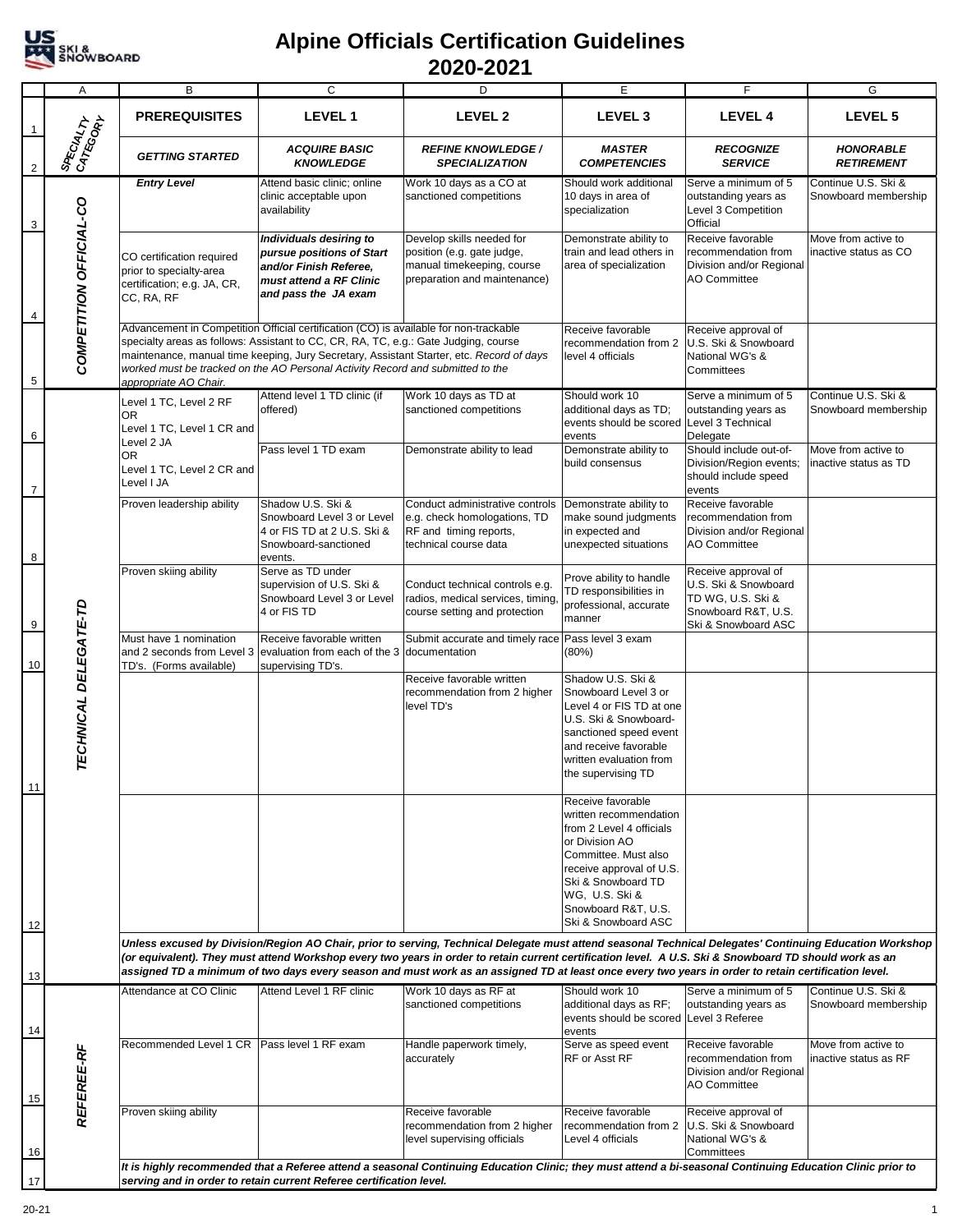

## **Alpine Officials Certification Guidelines 2020-2021**

|                | Α                                                | B                                                                                  | C                                                                                                       | D                                                                                                                                                             | E                                                                                                   | F                                                                                           | G                                            |
|----------------|--------------------------------------------------|------------------------------------------------------------------------------------|---------------------------------------------------------------------------------------------------------|---------------------------------------------------------------------------------------------------------------------------------------------------------------|-----------------------------------------------------------------------------------------------------|---------------------------------------------------------------------------------------------|----------------------------------------------|
| -1             |                                                  | <b>PREREQUISITES</b>                                                               | LEVEL 1                                                                                                 | LEVEL <sub>2</sub>                                                                                                                                            | LEVEL <sub>3</sub>                                                                                  | LEVEL 4                                                                                     | LEVEL 5                                      |
| $\overline{2}$ | SPECIALTY                                        | <b>GETTING STARTED</b>                                                             | <b>ACQUIRE BASIC</b><br><b>KNOWLEDGE</b>                                                                | <b>REFINE KNOWLEDGE /</b><br><b>SPECIALIZATION</b>                                                                                                            | <b>MASTER</b><br><b>COMPETENCIES</b>                                                                | <b>RECOGNIZE</b><br><b>SERVICE</b>                                                          | <b>HONORABLE</b><br><b>RETIREMENT</b>        |
| 18             |                                                  | Attendance at CO Clinic                                                            | Attend Level 1 RF clinic                                                                                | Work 10 days as JA at<br>sanctioned competitions                                                                                                              | Should work 10<br>additional days as JA;<br>events should be scored<br>events                       | Serve a minimum of 5<br>outstanding years as<br>Level 3 Jury Advisor                        | Continue U.S. Ski &<br>Snowboard membership  |
| 19             | (Start/Finish Referee)<br><b>JURY ADVISOR-JA</b> | Recommended Level 1 CR<br>and Level 1 TC                                           |                                                                                                         | Handle paperwork timely,<br>accurately                                                                                                                        | Serve as speed event<br><b>Jury Advisor</b>                                                         | Receive favorable<br>recommendation from<br>Division and/or Regional<br><b>AO Committee</b> | Move from active to<br>inactive status as JA |
| 20             |                                                  |                                                                                    | Pass level 1 JA exam                                                                                    | Receive favorable<br>recommendation from 2 higher<br>level supervising officials                                                                              | Receive favorable<br>recommendation from 2<br>Level 4 officials                                     | Receive approval of<br>U.S. Ski & Snowboard<br>National WG's &<br>Committees                |                                              |
| 21             |                                                  |                                                                                    |                                                                                                         | It is highly recommended that a Jury Advisor attend a seasonal Continuing Education Clinic; they must attend a bi-seasonal Continuing Education Clinic prior  |                                                                                                     |                                                                                             |                                              |
| 22             |                                                  | Attendance at CO clinic                                                            | to serving and in order to retain current Jury Advisor certification level.<br>Attend Level 1 CR clinic | Work 10 days as a CR at<br>sanctioned competitions                                                                                                            | Should work 10<br>additional days as CR;<br>events should be scored Level 3 Chief of Race<br>events | Serve a minimum of 5<br>outstanding years as                                                | Continue U.S. Ski &<br>Snowboard membership  |
| 23             |                                                  | Good organizational &<br>leadership skills                                         | Pass Level 1 CR exam                                                                                    | Learn skills to be productive jury<br>member                                                                                                                  | Demonstrate ability to<br>make sound decisions in recommendation from<br>variety of situations      | Receive favorable<br>Division and/or Regional<br><b>AO Committee</b>                        | Move from active to<br>inactive status as CR |
| 24             | CHIEF OF RACE-CR                                 | Proven skiing ability                                                              |                                                                                                         | Learn skills to be effective<br>leader of race committee                                                                                                      | Demonstrate ability to<br>lead others effectively                                                   | Receive approval of<br>U.S. Ski & Snowboard<br>National WG's &<br>Committees                |                                              |
| 25             |                                                  | Proven leadership ability                                                          |                                                                                                         | Serve as CR for different levels<br>of competition                                                                                                            | Demonstrate ability to<br>delegate responsibilities                                                 |                                                                                             |                                              |
| 26             |                                                  |                                                                                    |                                                                                                         | Attend Level 1 RF clinic and<br>pass Level 1 RF exam                                                                                                          | Receive favorable<br>recommendation from 2<br>Level 4 officials                                     |                                                                                             |                                              |
| 27             |                                                  |                                                                                    |                                                                                                         | Receive favorable<br>recommendation from 2 higher<br>level supervising officials                                                                              |                                                                                                     |                                                                                             |                                              |
| 28             |                                                  |                                                                                    | to serving and in order to retain current Chief of Race certification level.                            | It is highly recommended that a Chief of Race attend a seasonal Continuing Education Clinic; they must attend a bi-seasonal Continuing Education Clinic prior |                                                                                                     |                                                                                             |                                              |
|                |                                                  | Attendance at CO clinic                                                            | Attend level 1 CC clinic                                                                                | Work 10 days as a CC at                                                                                                                                       | Should work 10                                                                                      | Serve a minimum of 5                                                                        | Continue U.S. Ski &                          |
| 29             |                                                  |                                                                                    |                                                                                                         | sanctioned competitions                                                                                                                                       | additional days as CC;<br>events should be scored Level 3 Chief of Course<br>events                 | outstanding years as                                                                        | Snowboard membership                         |
| 30             |                                                  | Proven knowledge of local<br>snow conditions and terrain                           | Pass level 1 CC exam                                                                                    | Learn different snow prep<br>techniques                                                                                                                       | Demonstrate ability to<br>work cooperatively with<br>jury                                           | Receive favorable<br>recommendation from<br>Division and/or Regional<br>AO committee        | Move from active to<br>inactive status as CC |
| 31             | CHIEF OF COURSE-CC                               | Good organizational &<br>leadership skills                                         |                                                                                                         | Become knowledgeable of snow Demonstrate knowledge<br>prep chemicals                                                                                          | regarding protection<br>issues                                                                      | Receive approval of<br>U.S. Ski & Snowboard<br>National WG's &<br>Committees                |                                              |
| 32             |                                                  | Able to meet physical<br>demands of job                                            |                                                                                                         | Learn to install various<br>Iprotection devices in<br>appropriate locations                                                                                   | Demonstrate effective<br>snow and course prep                                                       |                                                                                             |                                              |
| 33             |                                                  | Proven skiing ability                                                              |                                                                                                         | Receive favorable<br>recommendation from 2 higher<br>level supervising officials                                                                              | Receive favorable<br>recommendation from 2<br>Level 4 officials                                     |                                                                                             |                                              |
| 34             |                                                  | Receive favorable written<br>recommendation from L3 or<br>higher RF, CC, CR or TD. |                                                                                                         |                                                                                                                                                               |                                                                                                     |                                                                                             |                                              |
| 35             |                                                  |                                                                                    | prior to serving and in order to retain current Chief of Course certification level.                    | It is highly recommended that a Chief of Course attend a seasonal Continuing Education Clinic; they must attend a bi-seasonal Continuing Education Clinic     |                                                                                                     |                                                                                             |                                              |